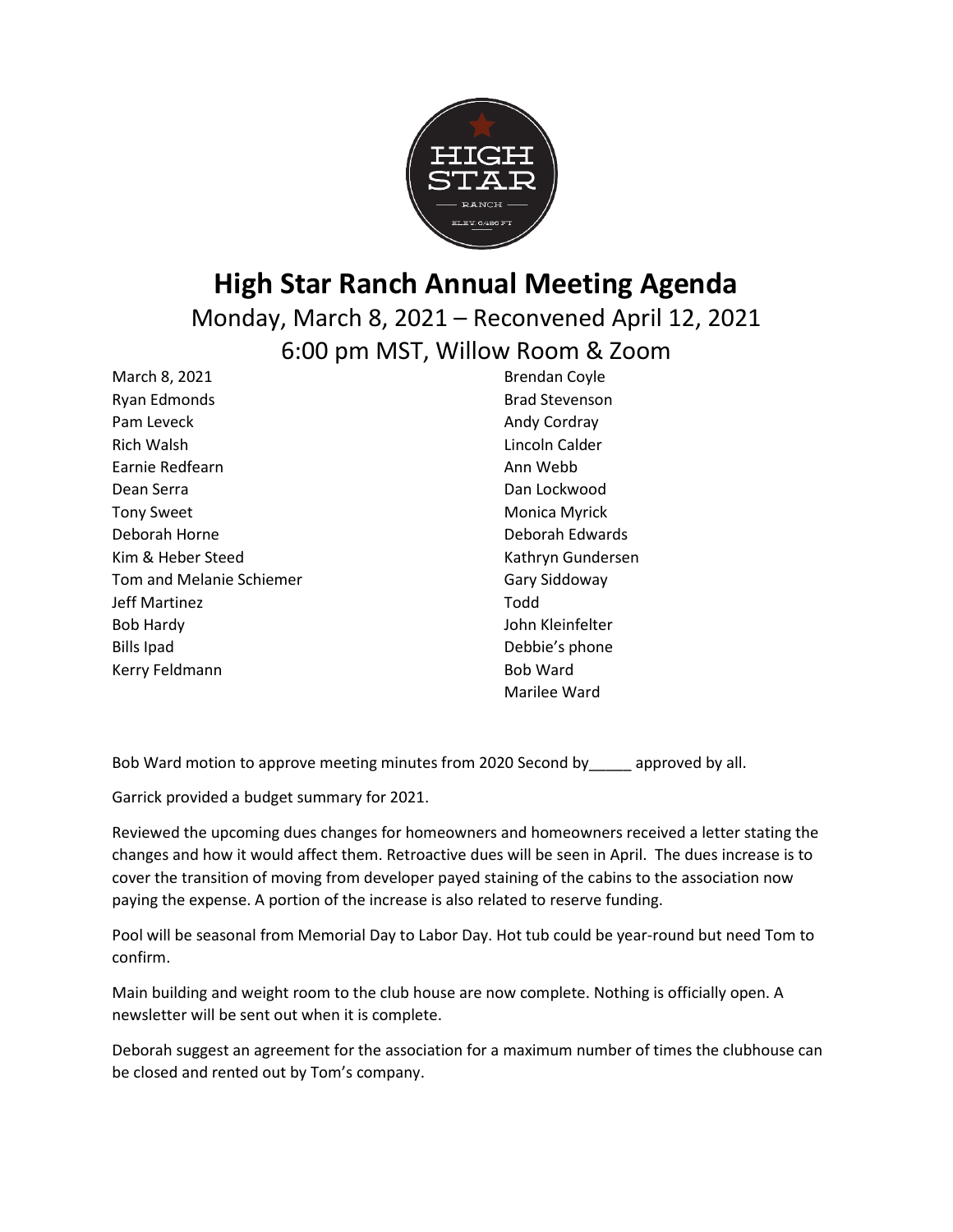Ann and Scott Webb -Management has not responded to any emails. All Seasons HOA Management explained some of the set-up issues and provided our emails for staff members as well as the link for the dashboard.

Could we create a homeowner contact list? Yes, ASHM will create a volunteer base Google document if you'd like to sign up please email [admin@allseasonshoa.com](mailto:admin@allseasonshoa.com) and a link will be sent to you.

Are more units being developed? 18 more residential lots this year. No additional plans at this time.

Would you rather have an assessment or raised dues to cover the cost of staining the homes? 5-year rotation to do 2-4 every year. Depends on how the CC&R's are written and whether any lots have been platted.

Suggested to have meetings separated by associations/neighborhoods.

Monday at 6pm is a good time to reschedule when Tom is available.

Who is responsible for the pond? The developer still has ownership and control over the pond. It sprung a leak and was leaking into the building. Developer is doing their due diligence on repairs options.

Meeting adjourn 7:11pm with the plan to reconvene with Tom is available.

#### April 12, 2021

**I. Call Meeting to Order** at 6:08PM Bob Ward 15 Wladyslaw Janowski 44 Ryan Edmonds 2 Tony Sweet 41 Earnie Redfearn 55 Joel Cohen and Sarah Golman 21 Rich and Deb Walsh 22 Brad Stevenson 4 Carol Hardy 49 Michelle Eastman 10 Heber Steed 10 Deborah Wilhelmy 5 Andy Cordray 42 Scott Webb 5

Lincoln Calder 48 Dean Faulkner 2 Jared Higgins 3 Pam Levesque 36 Tom Grimmit 11 Melanie Schiemer 4 Steve Sprenger 1 Deborah Edwards 45 **ASHM** Carissa Nosack Garrick Malin Amy Short Mike Williams

### **II. Additions to Agenda**

1. Training grounds for horses.

### **III. Approval of Meeting Minutes**

- **IV. Financial Review**
	- 1. Garrick provided the financial review for the year
	- 2. Questions were asked and answered regarding the budget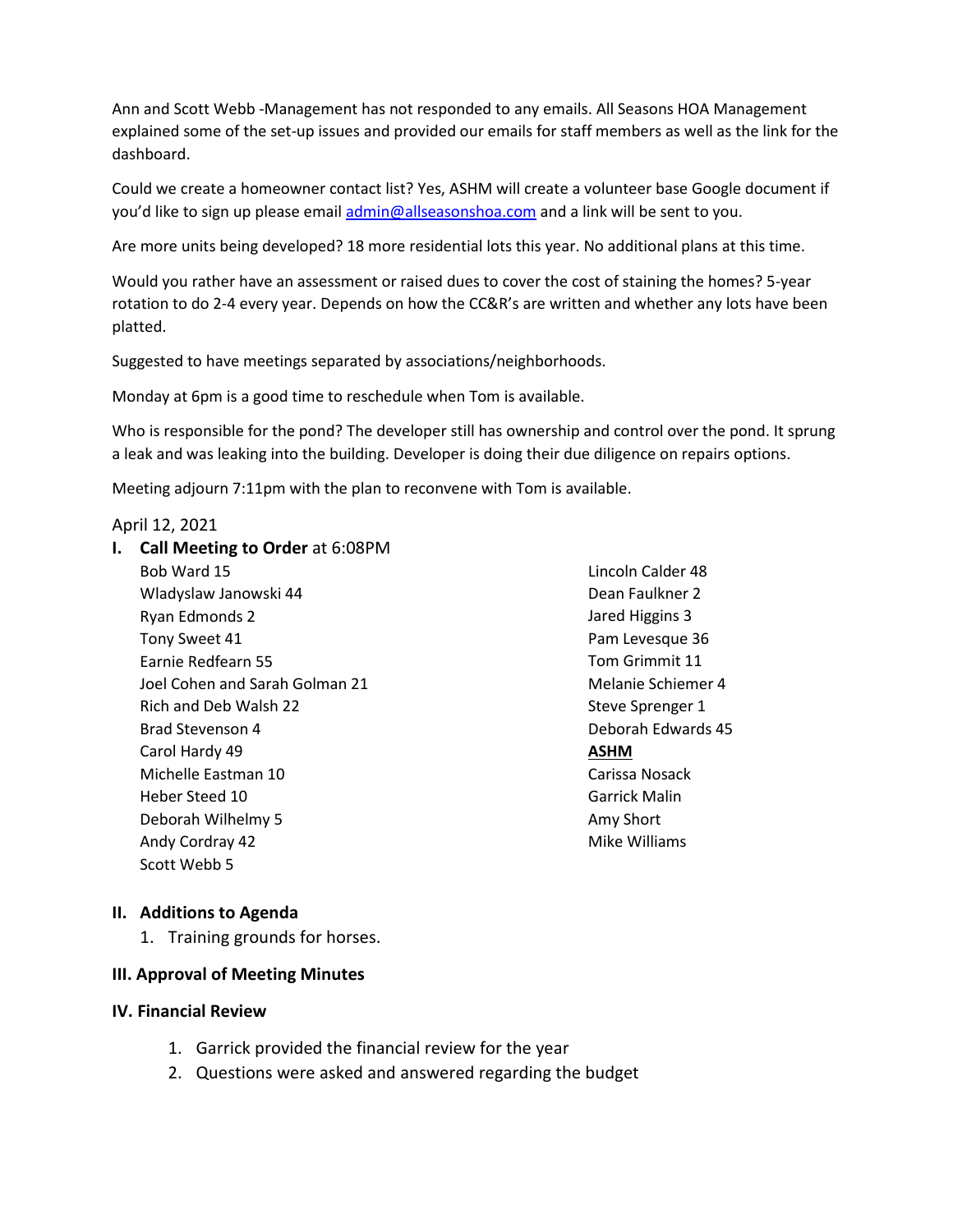- a. How is the snow removal being divided on the main roads? How are main road vs driveways and sidewalks being distinguished? All of the main roads are under the master associations. Cabins and neighborhoods collect funds and contribute to the master funds. It is time to go back through the governing documents to adjust as the development has grown
- b. Roads are private roads
- c. What does the Landscape contract cover? Common areas of master association
- d. When will the bar and the restaurant will be open? Undetermined at this point in time. The State has changed the mask mandate effective April 10<sup>th</sup>. Restaurants are scheduled for June  $10<sup>th</sup>$ . Potentially July  $1<sup>st</sup>$  for the restaurant depending on what the state allows.

## **V. Developer Reports**

- 1. Pond
	- a. The water keeps disappearing but it also keeps coming back
	- b. The pond project will continue through the summer and into the fall with possible dredging.
	- c. Army corps of engineers has approved the fly-fishing pond/stream.
- 2. Clubhouse/Pool
	- a. The developer controls the pool/clubhouse. The developer has decided to take a different direction with the Clubhouse/pool and will not assess dues. We will allow for an opt in option for membership to the clubhouse/pool. Fees will be prorated the through the end of the year. Call Paula next week and she will arrange a tour starting next week to tour the facility.
	- b. The pool/clubhouse will move to an optional "membership" \$500 a year per household prorated this year. Memberships are limited to Homeowners **ONLY**
	- c. There will be a Open House on May  $31<sup>st</sup>$  for all owners regardless on if you have a membership or not.
	- d. Funds already collected to pay for that expense will be credited to homeowner accounts.
- 3. Training grounds for horses
	- a. There will now be a recovery place for horses who have had surgery on the grounds now.
	- b. A stage coach will also be here as well as Clydesdales. There are plans to be in the Oakley rodeo and offer free rides.